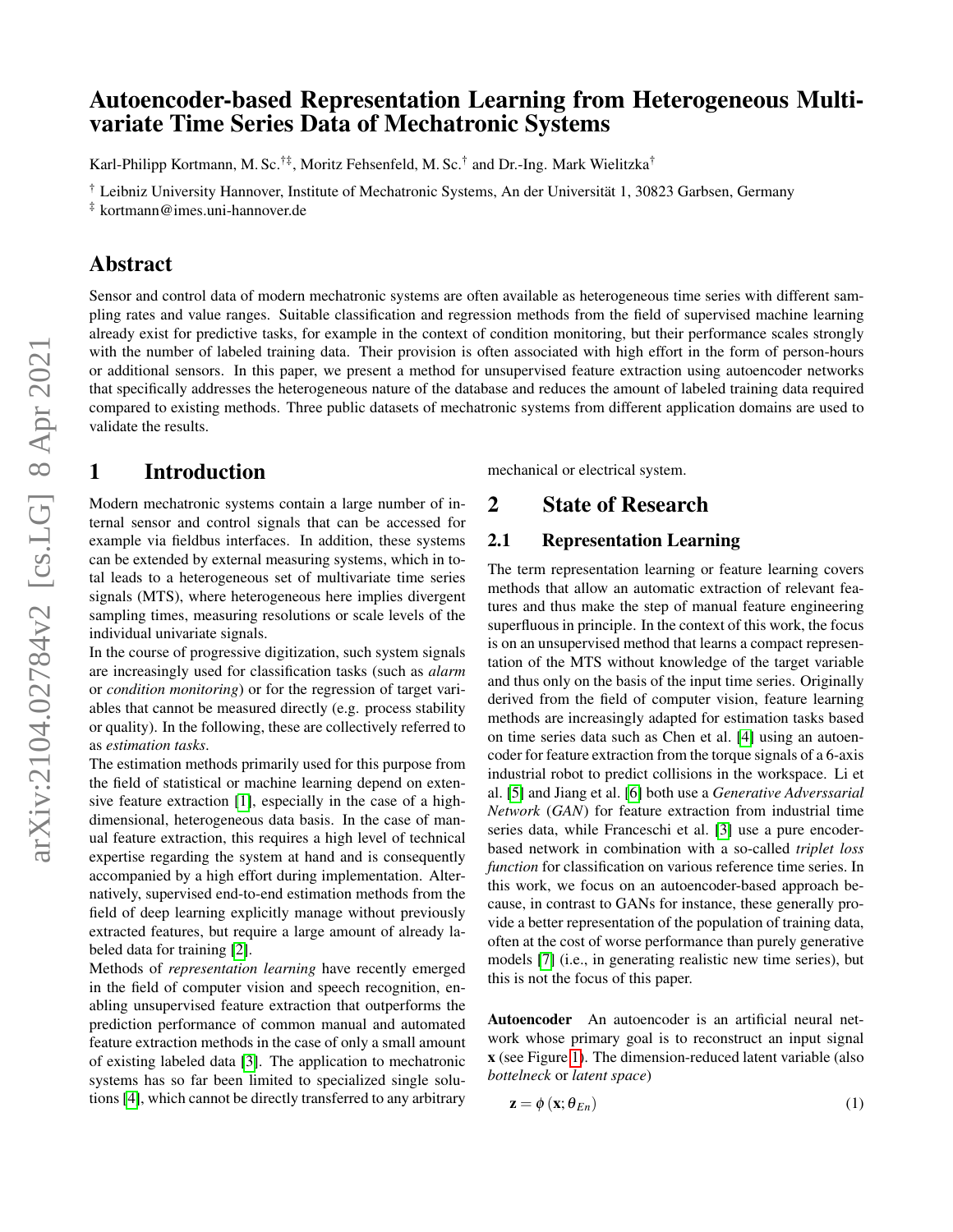is the result of an encoder function with the parameters (weights)  $\theta_{En}$  and is used as a feature vector in the representation learning in this work. The latent variable subsequently passes through a decoder

$$
\tilde{\mathbf{x}} = \psi(\mathbf{z}; \theta_{De}) \tag{2}
$$

with parameters  $\theta_{De}$ , which generates a reconstruction  $\tilde{x}$  of the input signal. In the present case of mostly real-valued

<span id="page-1-0"></span>

Figure 1 Schematic network diagram of a simple autoencoder with one-dimensional input and implied fully connected layers in encoder and decoder

input values, usually the mean squared error  $L_r = \text{MSE}(\mathbf{x}, \tilde{\mathbf{x}})$ is used as reconstruction error and serves as a loss function during optimization.

Besides fully connected or dense layers with nonlinear activation functions, more complex neural layers also find use. For example, Bianchi et al. use recurrent (*RNN*) bidirectional layers in combination with an additional kernel loss function for feature extraction from MTS with missing values [\[8\]](#page-5-5).

Variational Autoencoder An extension of the regular autoencoder is the *Variational Autoencoder (VAE)*, which is mostly used as generative model in the field of computer vision. As an example of a *Variational Bayes* model, the VAE models the unknown distribution function of the input data  $\mathbf{x} \sim p^*(\mathbf{x})$  using a model distribution  $p_{\theta}(\mathbf{x}) \approx p^*(\mathbf{x})$  [\[9\]](#page-5-6). The stochastic decoder can therefore be understood as a conditional probability distribution  $p_{\theta_{\text{De}}}(\mathbf{x}|\mathbf{z})$ , which together with the prior distribution of the latent variable  $p_{\theta}(\mathbf{z})$  forms a generative model by factorizing the multivariate distribution

$$
p_{\theta}(\mathbf{x}, \mathbf{z}) = p_{\theta}(\mathbf{z}) p_{\theta_{\text{De}}}(\mathbf{x}|\mathbf{z}).
$$
\n(3)

Similarly, the encoder represents an inference model that can be conceived as a conditional probability distribution of the latent variables given input data  $q_{\theta_{En}}(\mathbf{z}|\mathbf{x})$ . This approach leads by the application of the *evidence lower bound, ELBO*

to the modified loss function [\[9\]](#page-5-6)

$$
L_{\theta_{\text{En}},\theta_{\text{De}}}(\mathbf{x}) = D_{\text{KL}}(q_{\theta_{\text{En}}}(\mathbf{z}|\mathbf{x}) \| p_{\theta}(\mathbf{z})) - \mathbb{E}_{q_{\theta_{\text{En}}}(\mathbf{z}|\mathbf{x})} \left( \log p_{\theta_{\text{De}}}(\mathbf{x}|\mathbf{z}) \right), \quad (4)
$$

with the Kullback-Leibler divergence  $D_{\text{KL}}$ , which penalizes the deviation between a given prior distribution of the latent variable z and its actual (empirical) distribution given by the encoder. The second term represents the reconstruction error. The standard multivariate normal distribution  $p_{\theta}(\mathbf{z}) \sim \mathcal{N}(\mathbf{0}, \mathbf{I})$  is mostly used as prior for the latent variable. For the training using the standard stochastic gradient descent (*stochastic gradient descent, SGD*) method, the gradient of the loss function  $\nabla L_{\theta_{\text{En}}}, \theta_{\text{De}}(\mathbf{x}_{\text{mb}})$  is calculated for each mini-batch of training data  $x<sub>mb</sub>$  in order to perform minimization of the loss function as a function of the network parameters  $\theta_{En}$  and  $\theta_{De}$  (*backpropagation*). As can be seen in Figure [2a,](#page-1-1) this is not possible when directly drawing  $\mathbf{z} \sim q_{\theta_{\text{En}}}(\mathbf{z}|\mathbf{x})$ , since the backpropagation is interrupted by the random variable z [\[11\]](#page-5-7). Only with a mathematically equivalent reparametrization by swapping out the random variation into the random variable  $\epsilon$  (which is typically modeled as normally distributed), a backpropagation of the error through the encoder is possible (so-called *reparameterization trick*, see Figure [2b\)](#page-1-1).

<span id="page-1-1"></span>

**Figure 2** (a): Direct sampling of **z** makes backpropagation  $(-\rightarrow)$ of the loss function impossible. (b): Only with the reparametrization of z the optimization of the encoder parameters becomes possible. Independent random variables are shaded gray. Based on [\[10\]](#page-5-8).

# 3 Methodology

This section presents the suggested autoencoder-based model, as well as the embedding pipeline. This is followed by details on the experimental design, in particular the chosen comparison methods and the selected publicly available datasets.

#### 3.1 Feature Extraction

Unsupervised feature extraction from MTS with the amount of univariate signals *n*sig is performed using multiple VAEs trained separately for each univariate time series. This, in contrast to common two-dimensional convolutional network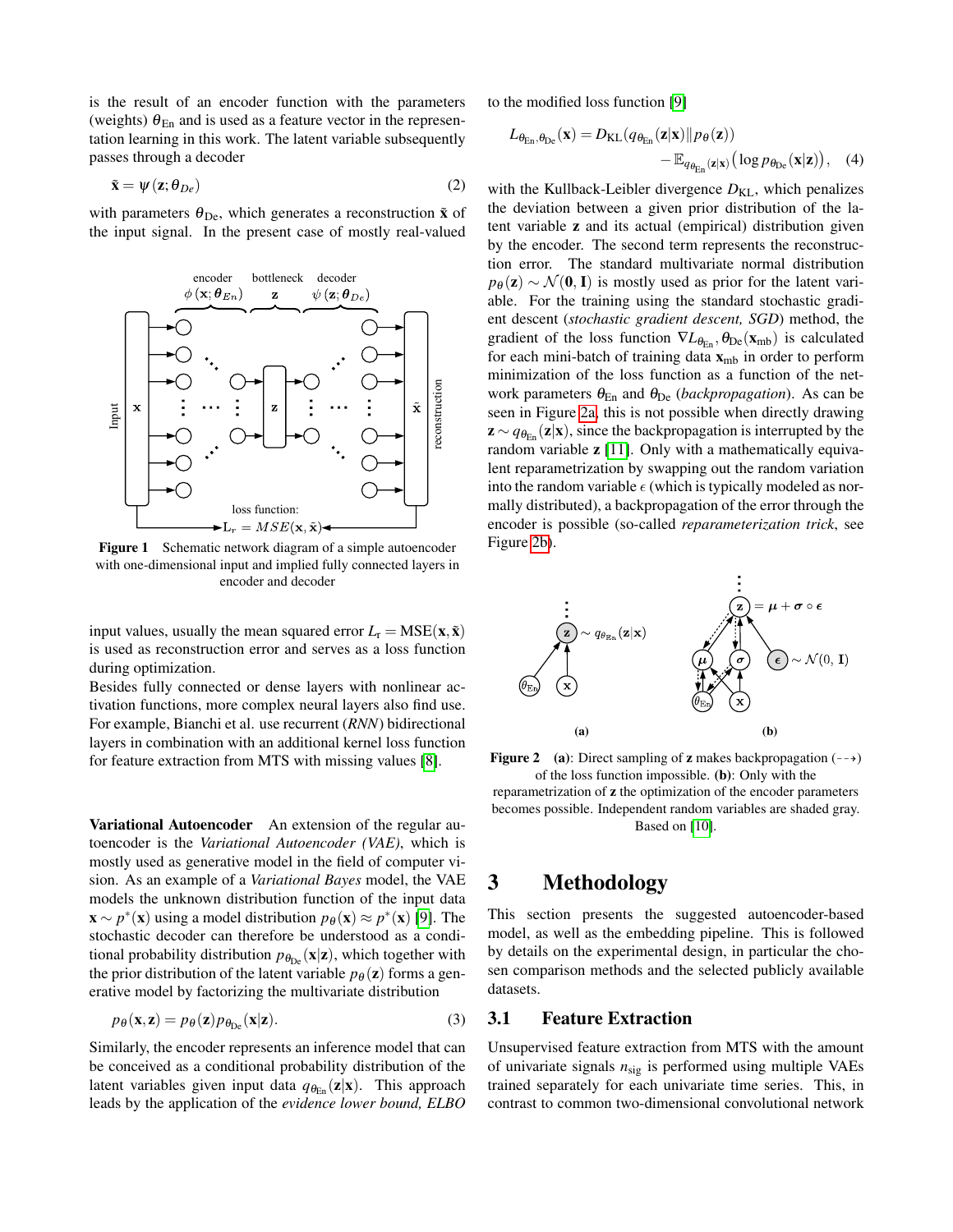architectures (*convolutional neural networks, CNN*), allows a parallelization of the training and an individual architecture of the networks, depending on the sampling rate of the het-erogeneous signals<sup>[1](#page-2-0)</sup>.

As an aggregated feature, the 1D concatenation of the individual latent variables  $\mathbf{x}_i$ ,  $i \in \{1, ..., n_{\text{sig}}\}$  is used as input of the estimator. Table [1](#page-2-1) lists the most important (hyper) parameters of the trained model. These were kept constant across all datasets in order to provide the best possible demonstration of generality.

Instead of specifying a constant dimension of the latent

<span id="page-2-1"></span>Table 1 Summary of the most important (hyper-)parameters of the univariate VAE model.

| (Hyper-)parameter          | Value              | Remark                           |
|----------------------------|--------------------|----------------------------------|
| Input dimension            | $1 \times *$       | *: Maximum window length         |
| Compression ratio $\kappa$ | 25                 | Quotient of $*$ and dim( $z$ )   |
| Hidden layer               | $ */2,*/2 $        | Two hidden layers                |
| Activation radio           |                    | tanh resp. lin. for output layer |
| Regularization             |                    | Early stopping and $L_2$ norm    |
| Optimizer                  | Adam               | SGD optimizer [12]               |
| Batch-size                 | $64 - 512$         | $\sim$ $n_{\text{train}}$        |
| Normalization              |                    | Instance or layer norm.          |
| Learning rate              | $1 \times 10^{-4}$ | No learning rate scheduler       |
| Max. epochs                | $1 \times 10^3$    | Note: early stopping             |

space, a constant compression rate  $\kappa$  is chosen so that the number of extracted features scales proportional to the sampling rate and signal duration. Furthermore, during training and inference, *instance normalization* is performed for each windowed input time series to account for divergent ranges of signal values and stabilize convergence during the training.

#### 3.2 Pipeline

The sequence of modeling/training and inference steps is typical for a so-called *semi-supervised* training procedure, consisting of unsupervised representation learning and supervised training of an estimator. (see Figure [3\)](#page-2-2): After consecutive training of both models, they are applied unchanged during inference ( in this case on independent test datasets). The amount of labeled training data is varied during the testing procedure (logarithmic scaling of quantity).

The feature learning method (VAE) is provided with all available training data without labels beforehand in order to learn representations. This corresponds to the realistic use case of having a large amount of raw data, but only a certain fraction of it has been labeled. For each dataset, method, and quantity of labeled training data,  $n_{\text{repeat}} = 10$  replicates are performed so that empirical mean standard deviation of the particular performance metric can be calculated. The train/test split of the datasets was provided by the authors of the same.

Python  $3.8<sup>2</sup>$  $3.8<sup>2</sup>$  $3.8<sup>2</sup>$  on a computer with GPU support (CUDA 7.5) is used as experimental environment. The source code and

<span id="page-2-2"></span>

Figure 3 Flowchart of the semi-supervised ML pipeline. The consecutive estimation task is highlighted in gray.

links to the used datasets are made publicly available<sup>[3](#page-2-4)</sup>.

#### 3.3 Comparison methods

The presented representation learning model (VAE) as well as the semi-supervised pipeline are compared with a feature extraction method from the current state of the art (*Rocket*). Additionally, principal component analysis serves as a deterministic baseline comparison method. The Python library *tsfresh* allows automatic extraction and selection of statistical time and frequency domain features, thus providing a comparison method from the field of manual feature extraction. For all comparison methods, a ridge regression-based estimator is used in that parameterization, as it is recommended as a favored predictor, especially by authors of several current feature extractors [\[13,](#page-5-10) [14\]](#page-5-11). In case of the VAE, a *support vector machine (SVM)* with Gaussian kernel is used to better account for the forced normal distribution character of the latent variable<sup>[4](#page-2-5)</sup>.

PCA Using principal component analysis (PCA), time series data can be reduced in dimension by the help of singular value decomposition. PCA produces those orthogonal linear transformations of the input data which maximize the variance of the components of the target subspace in descending order. The obtained transformation can be used as a feature for classification or regression. In particular, PCA can be considered as a special case of a linear autoencoder without any hidden layers [\[9\]](#page-5-6), which is why it will serve as a comparative baseline method here.

<span id="page-2-0"></span><sup>&</sup>lt;sup>1</sup>On the other hand, existing cross-correlations between the individual univariate time series are no longer directly observable.

<span id="page-2-3"></span><sup>2</sup> In particular: torch 1.7.1, sktime 0.4.3 and sklearn 0.24.1.

<span id="page-2-5"></span><span id="page-2-4"></span> $^3$ [https://github.com/MrPr3ntice/vae\\_rep\\_learn\\_mts](https://github.com/MrPr3ntice/vae_rep_learn_mts)

<sup>&</sup>lt;sup>4</sup>In particular, due to the symmetric kernel, closed intervals on one variable can be separated in case of classification.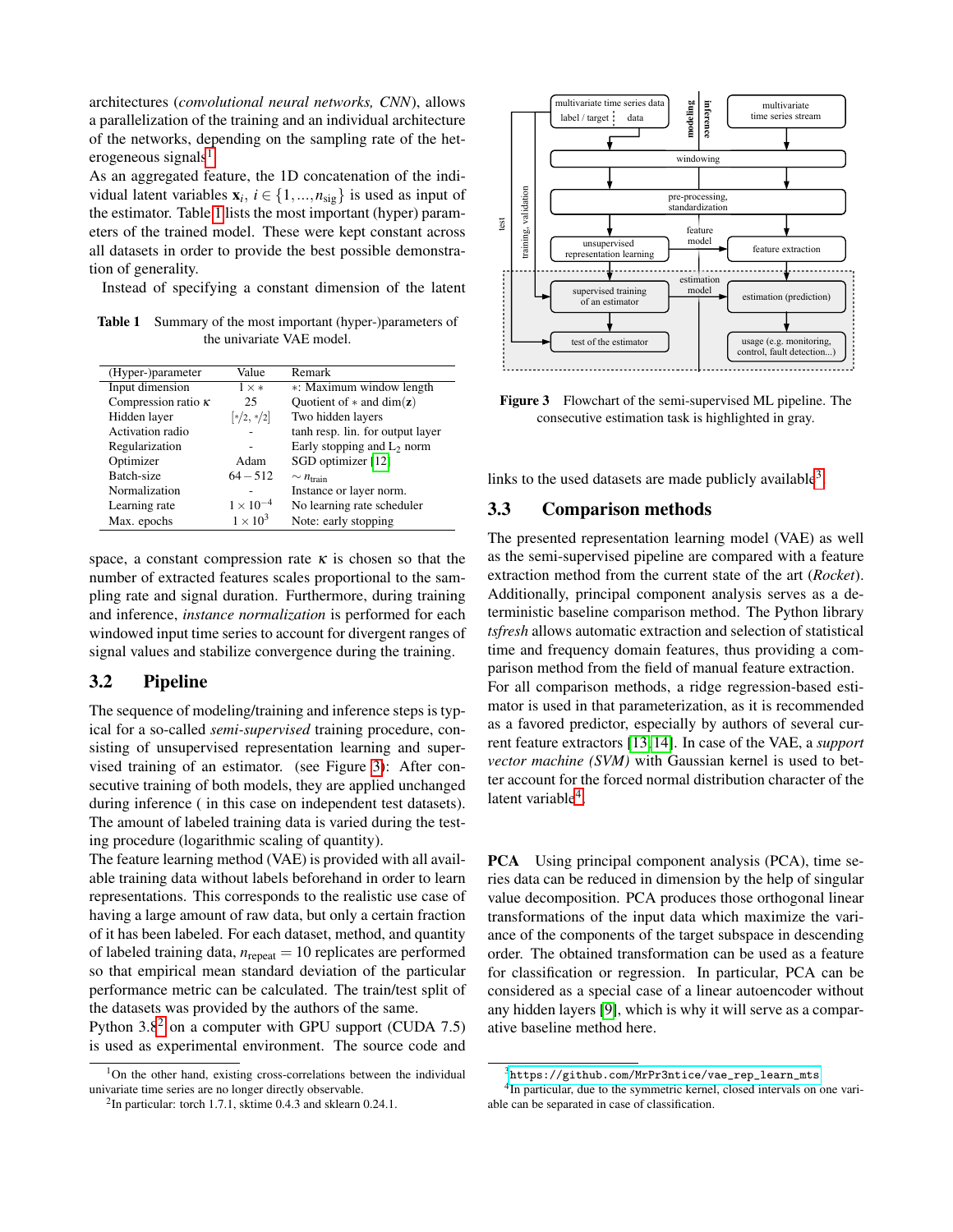<span id="page-3-2"></span>Table 2 Overview of selected data sets;  $n_{\text{max}}$  indicates the maximum number of data points in a time series sample (windowed).

| Dataset                 | Train   | Test    | Number of | Duration per              | Target value (type)                   | Reference |
|-------------------------|---------|---------|-----------|---------------------------|---------------------------------------|-----------|
|                         | samples | samples | channels  | sample $(n_{\text{max}})$ |                                       |           |
| Rolling bearing damages | 1440    | 800     |           | 0.2 s(800)                | Rolling bearing condition (3 classes) | [18]      |
| Stepper motors          | 70152   | 23384   |           | $6 \,\mathrm{ms} (60)$    | Operating condition (4 classes)       | [19]      |
| Hydraulic system        | 1544    | 661     |           | 60s(1200)                 | Cooler condition (3 classes), Hy-     | [20]      |
|                         |         |         |           |                           | draulic accumulator pressure (regr.)  |           |

Statistical Features The extraction of manually or automatically selected statistical features from time series for ML applications is widely used. The Python library *tsfresh* provides a collection of established extraction methods to automatically generate and select a variety of these features from time series data. The collection of features includes, for example, statistical ratios and correlations in both time and frequency domain. A complete overview of the extracted features can be taken from the libraries documentation [\[15\]](#page-5-15). In the present case, the default settings<sup>[5](#page-3-0)</sup> is used.

Rocket *Random convolutional kernel transform* is a stateof-the-art method that uses randomly sampled convolution kernels to extract features from time series. Subsequently, a Ridge regression<sup>[6](#page-3-1)</sup> is trained with the thereby generated features and the known target values. Due to this straightforward setup, the computational cost of *Rocket* is lower than that of comparably performing methods [\[14\]](#page-5-11). To the state of this work, the method produces the best average classification results on the datasets of the UCR and UEA time series archive [\[17\]](#page-5-16).

#### 3.4 Data sets

The number of publicly available data sets is limited, especially in the area of mechanical and electronic systems. For validation of the proposed method, data sets covering a wide range of mechatronic applications are selected from those available. All data sets consist of real measurement data from several sensors, which differ e.g. in sampling rates. This results in three multivariate data sets from heterogeneous time series, from which three classification tasks and one regression task are derived. An overview of the selected data sets can be found in Table [2.](#page-3-2)

Rolling bearing damages A widespread use case for machine learning applications is the detection of different rolling bearing damages. A comprehensive reference data set representing this use case has been published recently by Leissmeier et al. [\[18\]](#page-5-12). In addition to high-frequency sampled measurements of motor currents and housing vibration  $(f_s =$ 64 kHz), additional, lower-frequency data such as radial force  $(f_s = 4 \text{ kHz})$  and temperature  $(f_s = 1 \text{ Hz})$  are available for

damage classification. The dataset includes different damage types of rolling bearings on the outer and inner ring as well as the data from undamaged bearings under different operating conditions. Further information on the data set can be found in [\[18\]](#page-5-12).

Stepper motors For stepper motor monitoring, there is a dataset published by Goubeaud et al. [\[19\]](#page-5-13). This includes measurements of current, voltage, and vibration (translational acceleration). The target variable is the operating mode of the stepper motor, which differentiates between clockwise and counterclockwise operation, as well as operation in the normal range and beyond the mechanical stop. A detailed description of the experimental setup and the data acquisition is given in the original publication [\[19\]](#page-5-13).

Hydraulic system The hydraulic system described by Helwig et al. [\[20\]](#page-5-14) is equipped with a variety of different sensors. In addition to measurements of pressure and flow rates also temperature, current, and vibration are recorded.The sampling rates range from  $f_s = 1$  Hz (temperature) to  $f_s = 20$  Hz<sup>[7](#page-3-3)</sup> (pressure), resulting in a heterogeneous data set with a wide variety of sensor types, value range and sampling rate. In this work, the state of the cooler (fault classification) and the pressure in the hydraulic accumulator (regression) will be considered as target variables.

### 4 Results

The results are shown in Figure [4](#page-4-2)  $(a) - (d)$ . More detailed results can be retrieved from the Tables [3](#page-6-0) and [4](#page-6-1) in the appendix. For the first three cases, the *Rocket* comparison method achieves the highest test results with respect to the mean accuracy. Only in the case of the pressure estimation in the hydraulic accumulator, VAE shows almost consistently the lowest RMSE. In this regard, it should be noted that *Rocket* was originally developed for classification tasks and has been applied for this task in majority. Principal component analysis and the statistical features determined by *tsfresh* are not competitive for the prediction tasks on the first two data sets; for classification on the hydraulic data, all methods achieve similarly low error rates for a higher fraction of labeled training data.

A direct comparison with the partly available results of the

<span id="page-3-1"></span><span id="page-3-0"></span> $^5$ extraction: efficient, selection: extract\_relevant\_feat ures()

<sup>6</sup>A special case of Tikhonov regularization for linear regression, sometimes also referred to as  $L_2$ -regularization [\[16\]](#page-5-17). It can be used in both classification and regression case.

<span id="page-3-3"></span> $7$ Compared to the original data set sampled at 100 Hz, pressure has been sampled down to 20Hz in favor of the computation time.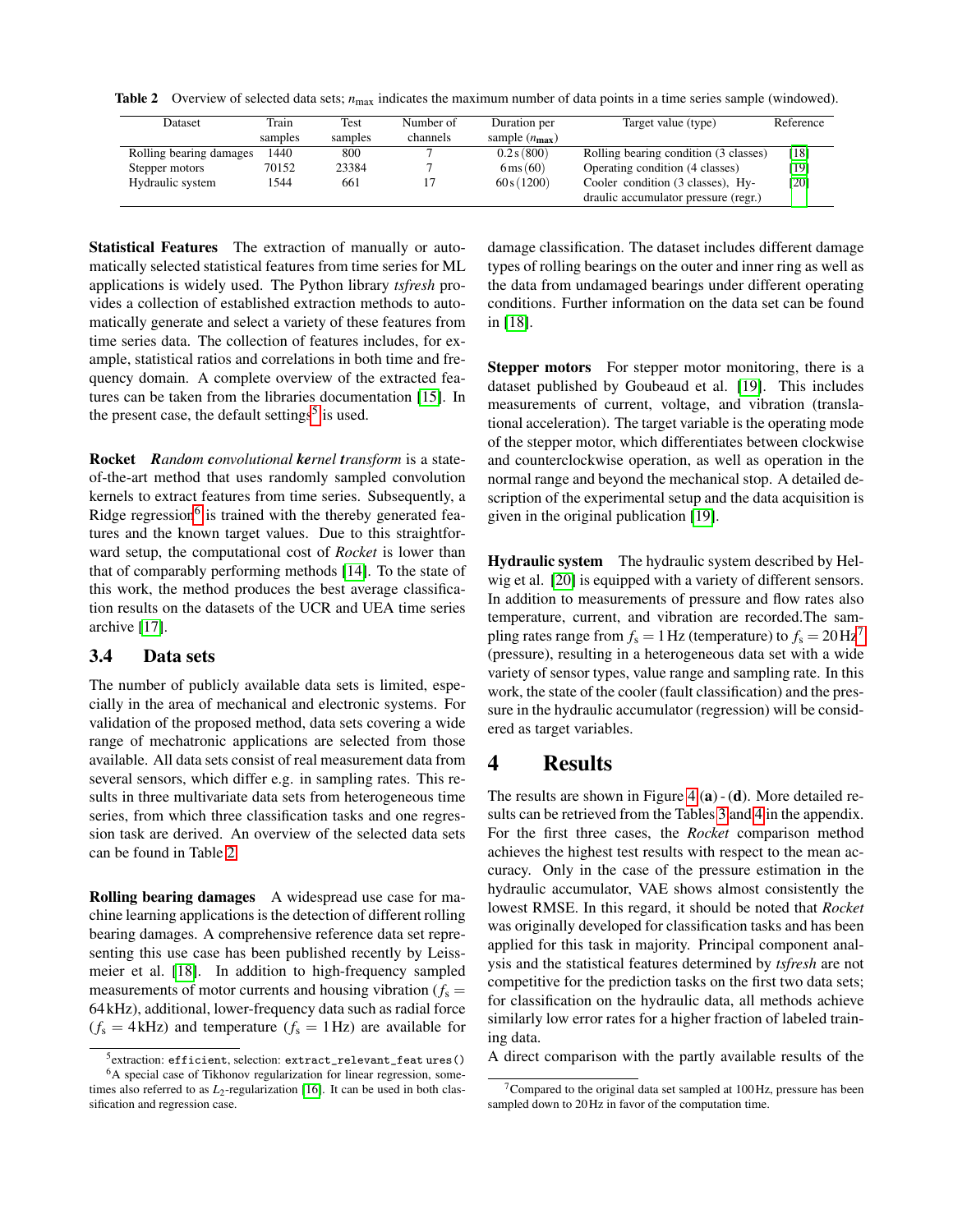<span id="page-4-2"></span>

Figure 4 Results of the four compared feature extractors on the three test datasets for varying proportions of labeled training data (log. scaling). The plots  $(a)$  -  $(c)$  show the accuracy for the respective classification tasks;  $(d)$  shows the normalized RMSE (log. scaling) for the regression task. For each proportion the empirical mean and standard deviation for  $n_{\text{repeat}} = 10$  of the respective metric is shown.

original publications of the data sets is not possible at this point, since the multivariate case of a training data with a varying number of labeled data, which is treated here, was not considered in most studies. Additionally a neutral selection and parameterization of the compared estimators has been used in this work, in order to ensure the best possible comparability between the methods and not the highest possible performance of the same.

Looking at the results for a small number of labeled training data, it can be seen for all data sets that the presented implementation of VAE forms a better predictive measure based on the extracted features in the range up to at least  $2\%$ . This supports the research hypothesis that autoencoder-based representation learning methods for extracting features from heterogeneous multivariate time series are particularly suitable for very small amounts of existing labeled training data in the presence of a sufficiently large amount of unlabeled training data at the same time.

## 5 Conclusion

In this work, an unsupervised autoencoder-based feature extractor for estimation tasks on heterogeneous, multivariate time series of mechatronic data was presented and validated on three data sets from the scientific community. Even though the prediction quality based on the entire training data

does not approach current state-of-the-art feature extractors like *Rocket*, an increased quality for the case of a low amount of labeled training data with a high availability of unlabeled data could be shown.

The presented results were obtained using only processed (reference) data sets. Thus, a consequential step towards automated estimation methods for the condition monitoring in comparable applications is the adaptation of the presented method for non-preprocessed raw data. Here, for example, the method of the *denoising autoencoder* may be considered as a possible extension for noisy or even corrupted input data.

**Publication notice** This is a pre-print version of the paper in German language submitted to *VDI Mechatronic Tagung 2021*, which has been published in the conference proceedings.

# References

- <span id="page-4-0"></span>[1] Fawaz, H. I.; Forestier, G.; Weber, J.; Idoumghar, L.; Muller, P. A.: *Deep learning for time series classification: a review*. Data Mining and Knowledge Discovery. (2019), 33(4), pp. 917–963.
- <span id="page-4-1"></span>[2] Lei, Y.; Jia, F.; Lin, J.; Xing, S.; Ding, S. X.: *An intelligent fault diagnosis method using unsupervised feature learning towards mechanical big data*. IEEE Transactions on Industrial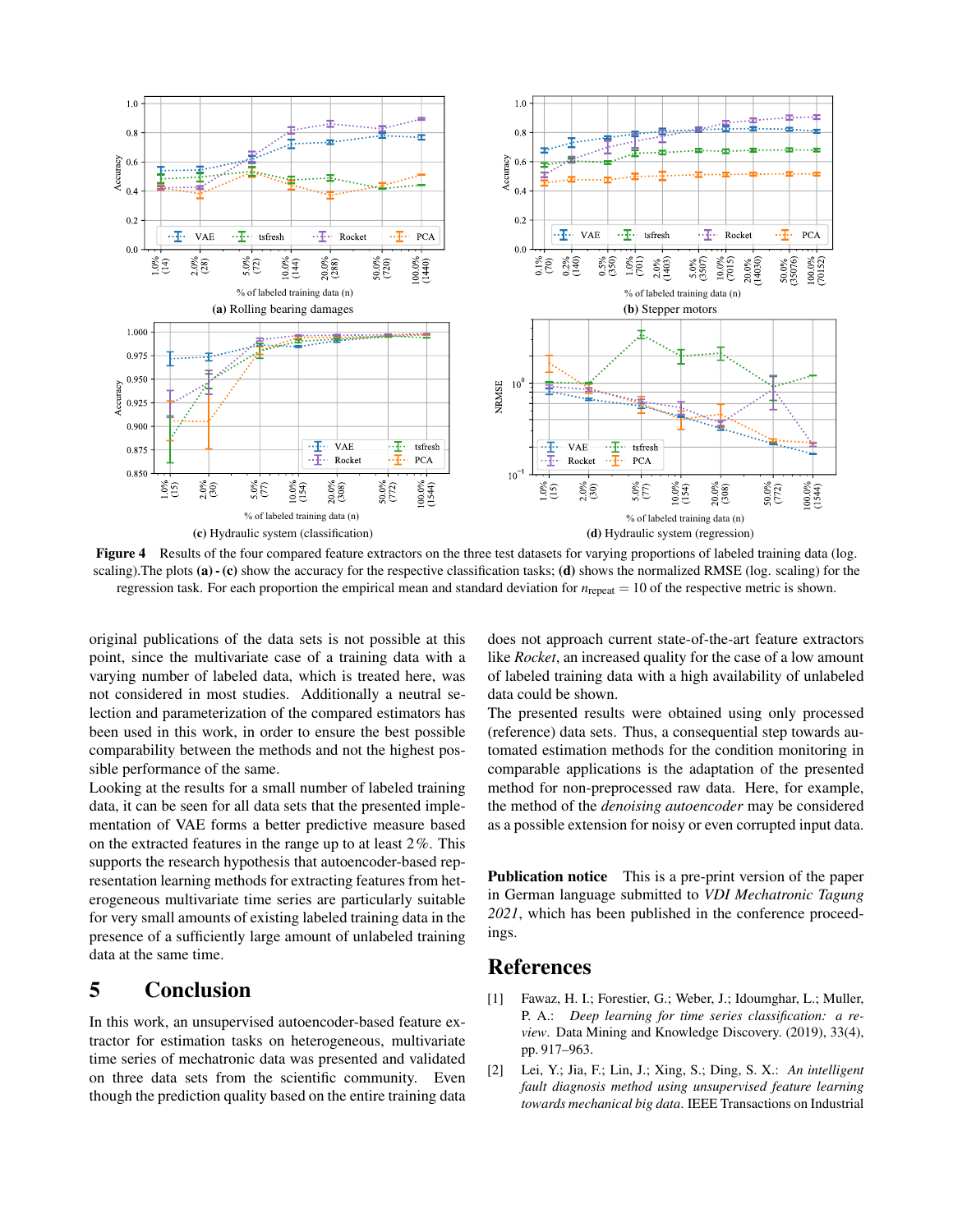Electronics. (2016), 63(5), pp. 3137–3147.

- <span id="page-5-0"></span>[3] Franceschi, J.-Y.; Dieuleveut, A.; Jaggi, M.: *Unsupervised Scalable Representation Learning for Multivariate Time Series*. Advances in Neural Information Processing Systems. (2019) 32, ISSN 1049-5258.
- <span id="page-5-1"></span>[4] Chen, T.; Liu, X.; Xia, B.; Wang, W.; Lai, Y.: *Unsupervised Anomaly Detection of Industrial Robots Using Sliding-Window Convolutional Variational Autoencoder*. IEEE Access. (2020) 8, ISSN 2169-3536, pp. 47072–47081.
- <span id="page-5-2"></span>[5] Li, D.; Chen, D.; Jin, B.; Shi, L.; Goh, J.; Ng, S. K.: *MAD-GAN: Multivariate anomaly detection for time series data with generative adversarial networks*. In: International Conference on Artificial Neural Networks. (2019), Springer, Cham, pp. 703–716.
- <span id="page-5-3"></span>[6] Jiang, W.; Cheng, C.; Zhou, B.; Ma, G.; Yuan, Y.: *A novel GAN-based fault diagnosis approach for imbalanced industrial time series*. (2019), arXiv preprint arXiv:1904.00575.
- <span id="page-5-4"></span>[7] Grover, A.; Dhar, M.; Ermon, S.: *Flow-GAN: Combining maximum likelihood and adversarial learning in generative models*. In: Proceedings of the AAAI Conference on Artificial Intelligence. (2018) 32, 1.
- <span id="page-5-5"></span>[8] Bianchi, F. M.; Livi L.; Mikalsen, K. Ø.; Kampffmeyer M.; Jenssen, R.: *Learning representations of multivariate time series with missing data*. Pattern Recognition. (2019) 96, ISSN 0031-3203.
- <span id="page-5-6"></span>[9] Kingma, D. P.; Welling, M.: *An Introduction to Variational Autoencoders* . Foundations and Trends in Machine Learning. (2019) 12, No. 4, pp. 307–392.
- <span id="page-5-8"></span>[10] Kingma, D. P.; Welling, M.: *Auto-encoding Variational Bayes*. (2013), arXiv preprint arXiv:1312.6114.
- <span id="page-5-7"></span>[11] Rezende, D. J.; Mohamed, S., Wierstra, D.: *Stochastic backpropagation and approximate inference in deep generative models*. In: International Conference on Machine Learning. (2014), pp. 1278—1286.
- <span id="page-5-9"></span>[12] Kingma, D. P.; Ba, J.: *Adam: A method for stochastic optimization*. (2014), arXiv preprint arXiv:1412.6980.
- <span id="page-5-10"></span>[13] Le Nguyen, T.; Gsponer, S.; Ilie, I.; O'Reilly, M.; Ifrim, G.: *Interpretable time series classification using linear models and multi-resolution multi-domain symbolic representations*. Data Mining and Knowledge Discovery. (2019) 33, ISSN 1573-756X, pp. 1183–1222.
- <span id="page-5-11"></span>[14] Dempster, A.; Petitjean, F.; Webb, G. I.: *ROCKET: exceptionally fast and accurate time series classification using random convolutional kernels*. Data Mining and Knowledge Discovery. (2020) 34, ISSN 1573-756X, pp. 1454–1495.
- <span id="page-5-15"></span>[15] Christ, M.; Braun, N.; Neuffer, J.; Kempa-Liehr A.W.: *Time Series FeatuRe Extraction on basis of Scalable Hypothesis tests (tsfresh – A Python package)*. Neurocomputing. (2018) 307, ISSN 1573-756X, S. 72–77.
- <span id="page-5-17"></span>[16] Kennedy, P.: *A Guide to Econometrics*. 5th edition. Cambridge: The MIT Press. (2003). ISBN: 0-262-61183-X, pp. 205–206.
- <span id="page-5-16"></span>[17] Ruiz, A. P.; Flynn, M.; Large, J.; Middlehurst, M.; Bagnall, A.: *The great multivariate time series classification bake off: a review and experimental evaluation of recent algorithmic advances*. Data Mining and Knowledge Discovery. (2020), Springer OA, ISSN: 1573-756X, pp. 1–49.
- <span id="page-5-12"></span>[18] Lessmeier, C.; Kimotho, J.; Zimmer,D.; Sextro, W.: *Condition Monitoring of Bearing Damage in Electromechanical Drive Systems by Using Motor Current Signals of Electric Motors*. European Conference of the Prognostics and Health Management Society. (2016).
- <span id="page-5-13"></span>[19] Goubeaud, M.; Grunert, T.; Lützenkirchen, J.; Joußen, P.; Ghorban, F.; Kummert, A.: *Introducing a New Benchmarked Dataset for Mechanical Stop Detection of Stepper Motors*. 2020 27th IEEE International Conference on Electronics, Circuits and Systems (ICECS). (2020), pp. 1–4.
- <span id="page-5-14"></span>[20] Helwig, N.; Pignanelli, E.; Schütze, A.: *Condition monitoring of a complex hydraulic system using multivariate statistics*. 2015 IEEE International Instrumentation and Measurement Technology Conference (I2MTC) Proceedings. (2015) 24, ISSN, pp. 210–215.